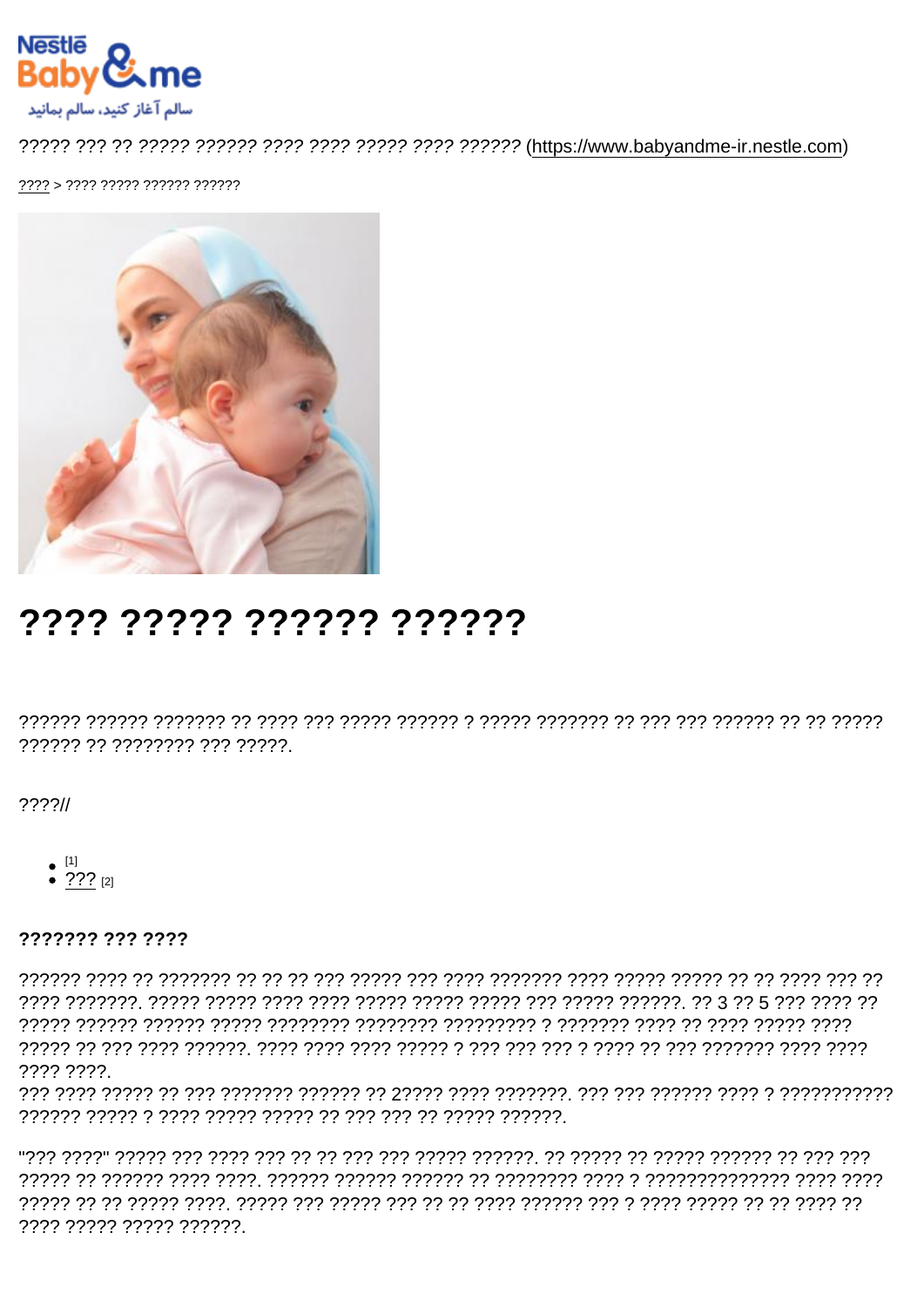#### ????? ?????? ???????

 $222$ 

## ?????????? ??????

- ??????? ?????? ??? ?? ????? ????.
- יולי היהליך היהליך היו לי היהליך היה היהליך היהלי היהלי היהליך היהלי היהליך היהליך היהליך היה היה לי היו לי הי
- 
- 777777 777 77 7777 777

## ???? ???

- 
- ה המורך המורך המורך המורד המורד המורד המורד המורד המורד המורד המורד המורד המורד המורד המורד המו ???? ????? ?? ???? ??? ?????.

## 77777777 7777 77777777 77 7777777

- 
- 
- 

# ???? ?????? ?? ??????? ?????? ??????